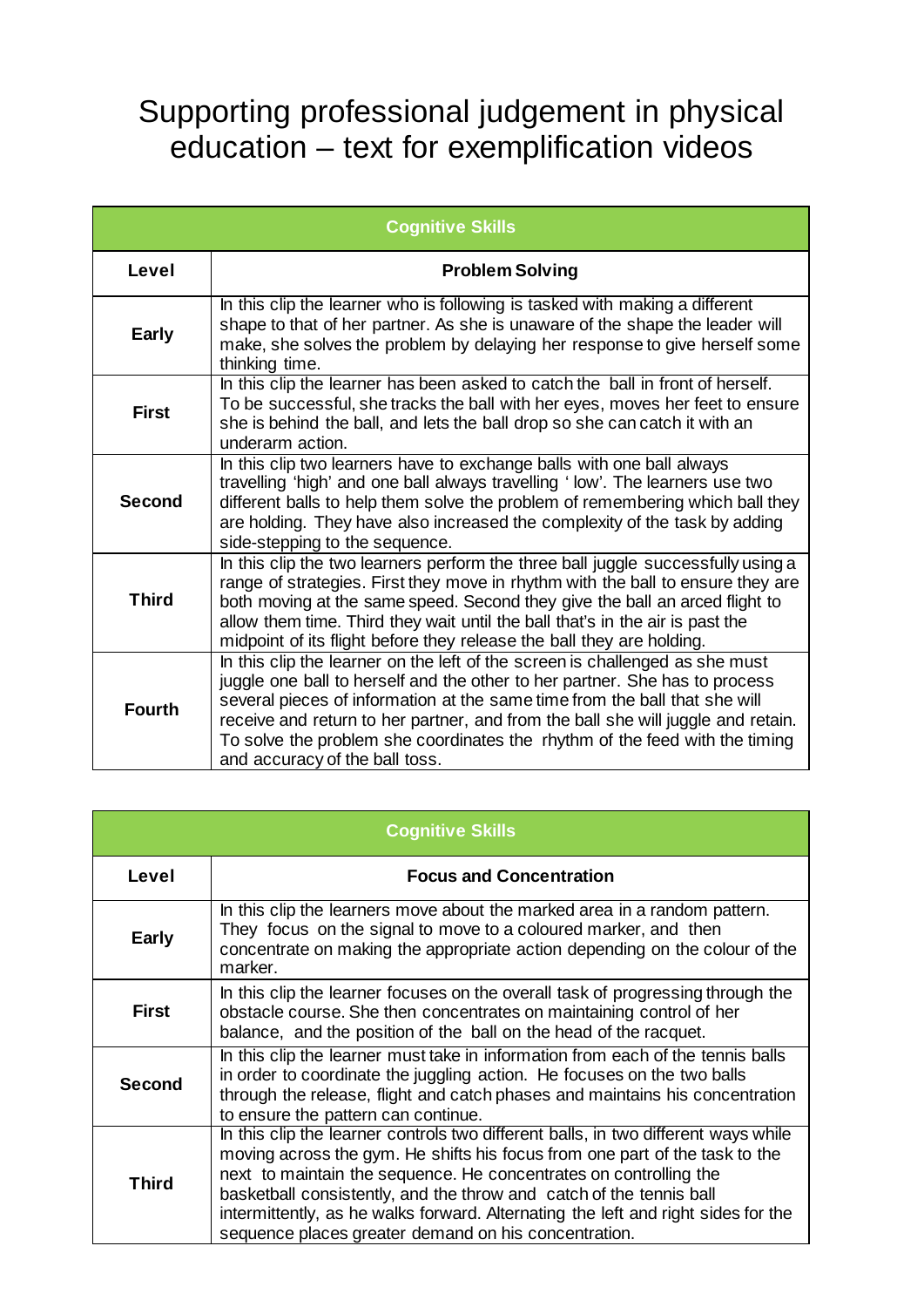| <b>Fourth</b> | In this clip the learners are working at maintaining a 3 with 3 rally using a<br>  'Horseshoe' system of play. The learners have to focus on their role within |
|---------------|----------------------------------------------------------------------------------------------------------------------------------------------------------------|
|               | the system, and then concentrate on controlling the ball.                                                                                                      |

| <b>Cognitive Skills</b> |                                                                                                                                                                                                                                                                                                                                      |
|-------------------------|--------------------------------------------------------------------------------------------------------------------------------------------------------------------------------------------------------------------------------------------------------------------------------------------------------------------------------------|
| Level                   | <b>Decision Making</b>                                                                                                                                                                                                                                                                                                               |
| <b>Early</b>            | In this clip the learners are tasked with collecting the coloured beanbags and<br>placing them at the same coloured marker. As the learners collect the<br>beanbag and recognises the colour, they make the decision about the<br>correct marker to place them against.                                                              |
| <b>First</b>            | In this clip two learners move about the space. When one of them stops and<br>makes a shape, the other must also stop and decide on making a different<br>shape, before they change roles and repeat the process.                                                                                                                    |
| <b>Second</b>           | In this clip the learner in the green t-shirt makes several decisions to<br>advance the ball using her unmarked team-mate to create a successful<br>scoring opportunity.                                                                                                                                                             |
| <b>Third</b>            | In this clip, the ball carrier makes a clear decision to feint a move to her right,<br>to create space for herself on the left, which she uses to score a try.                                                                                                                                                                       |
| <b>Fourth</b>           | In this clip a group of learners are playing in a conditioned game of football<br>with the emphasis being on short passing to retain possession. When one of<br>the learners recognises an opportunity to make a defence splitting pass and<br>decides to act on this, he creates an easy opportunity for his team mate to<br>score. |

| <b>Cognitive Skills</b> |                                                                                                                                                                                                                                                                             |
|-------------------------|-----------------------------------------------------------------------------------------------------------------------------------------------------------------------------------------------------------------------------------------------------------------------------|
| Level                   | <b>Creativity</b>                                                                                                                                                                                                                                                           |
| <b>Early</b>            | In this clip the two learners create a shared balance posture.                                                                                                                                                                                                              |
| <b>First</b>            | In this clip two learners are involved in a 'Copy 4' exercise. One of the<br>learners creates a sequence of four moves. Her partner observes then<br>repeats the sequence, they then change roles and repeat the exercise.                                                  |
| <b>Second</b>           | In this clip a group of learners are moving about the space while dribbling<br>and exchanging different types of balls. The two learners in the forefront of<br>the picture have created an elaborate sequence of actions to prepare for and<br>complete the ball exchange. |
| <b>Third</b>            | In this clip two learners are playing in an unscripted rally. Both learners are<br>intent upon winning the rally by creating a tactical advantage over their<br>opponent. The learner on the right of the screen succeeds.                                                  |
| <b>Fourth</b>           | In this clip the learner in the white T-shirt has been creative in setting up a<br>practice that puts pressure on his ability to stay focused and control the ball.                                                                                                         |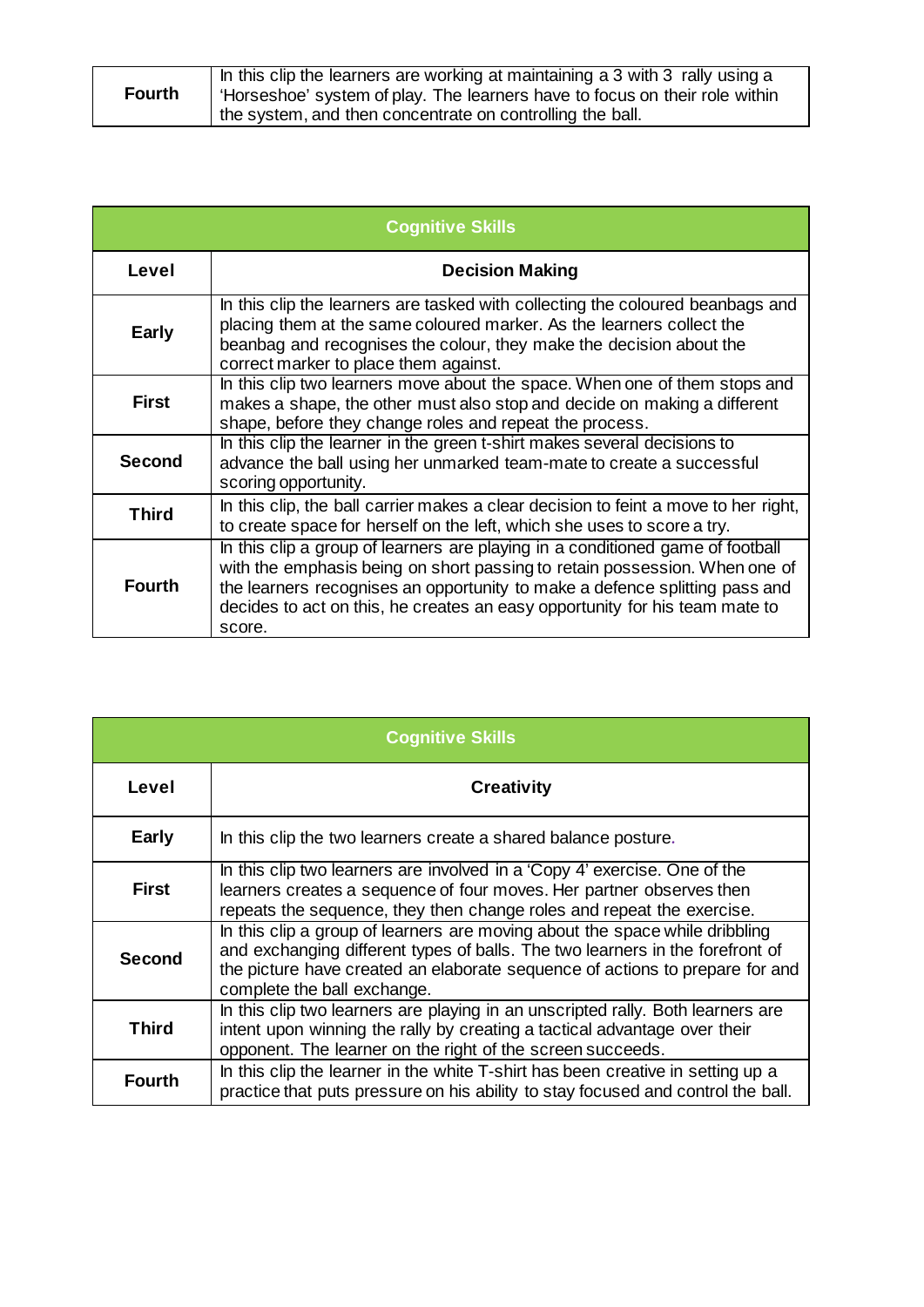| <b>Cognitive Skills</b> |                                                                                                                                                                                                                                                                                                                                             |
|-------------------------|---------------------------------------------------------------------------------------------------------------------------------------------------------------------------------------------------------------------------------------------------------------------------------------------------------------------------------------------|
| Level                   | <b>Cue Recognition</b>                                                                                                                                                                                                                                                                                                                      |
| <b>Early</b>            | In this clip the learner responds to both visual and verbal cues when she<br>jumps over the markers on the floor, and 'freezes' on command. She<br>successfully and consistently responds to these cues.                                                                                                                                    |
| <b>First</b>            | In this clip the learners are playing a 'follow the leader' game, where the<br>leader supplies a series of cues for the follower to react to.                                                                                                                                                                                               |
| <b>Second</b>           | In this clip the two learners recognise the need to be ready early to move to<br>position to play the ball. The two learners demonstrate awareness of the<br>timing cue provided by their partner, by adopting a 'ready position' at the<br>moment their partner contacts the ball.                                                         |
| <b>Third</b>            | In this clip the ball carrier successfully avoids the first defender, but then<br>recognises the approach of the second defender and off-loads the ball to her<br>partner, who has remained 'on-side' and ready to receive the pass.                                                                                                        |
| <b>Fourth</b>           | In this clip the learner with the blue bib responds to a variety of cues in a<br>competitive practice. In the first sequence of play he times his feint to ensure<br>he is free to receive the pass. He then fakes a pass to confuse the defender,<br>then quickly changes pace to make use of the space created and drives in<br>to score. |

| <b>Cognitive Skills</b> |                                                                                                                                                                                                                                                                                                                                                       |
|-------------------------|-------------------------------------------------------------------------------------------------------------------------------------------------------------------------------------------------------------------------------------------------------------------------------------------------------------------------------------------------------|
| Level                   | <b>Prioritising</b>                                                                                                                                                                                                                                                                                                                                   |
| <b>Early</b>            | In this clip the learners carry an object as they move about the space. They<br>must listen for, and respond to the following commands:<br>Whistle = find someone with a different object and switch<br>$Clap = find$ someone with the same object and switch<br>The learners prioritise identifying the correct object, then making the<br>exchange. |
| <b>First</b>            | In this clip the learner prepares to strike the tennis ball, then recognises the<br>ball is not coming directly to him. He prioritises moving his feet to get in<br>position, then deals with striking the ball.                                                                                                                                      |
| <b>Second</b>           | In this clip the girl on the right of the screen nearest the camera prioritises<br>her attacking action and is successful. Meanwhile the boy in the white t-shirt<br>prioritises his backwards movement, and is therefore not ready to defend<br>when attacked.                                                                                       |
| <b>Third</b>            | In this clip the learner in the white T shirt prioritises making space by<br>completing two feint moves, before and after receiving the ball, and then<br>completing his successful lay-up.                                                                                                                                                           |
| <b>Fourth</b>           | In this clip the group perform a complex dance sequence to a demanding<br>beat. The learners prioritise keeping the beat to help them deliver the<br>performance.                                                                                                                                                                                     |